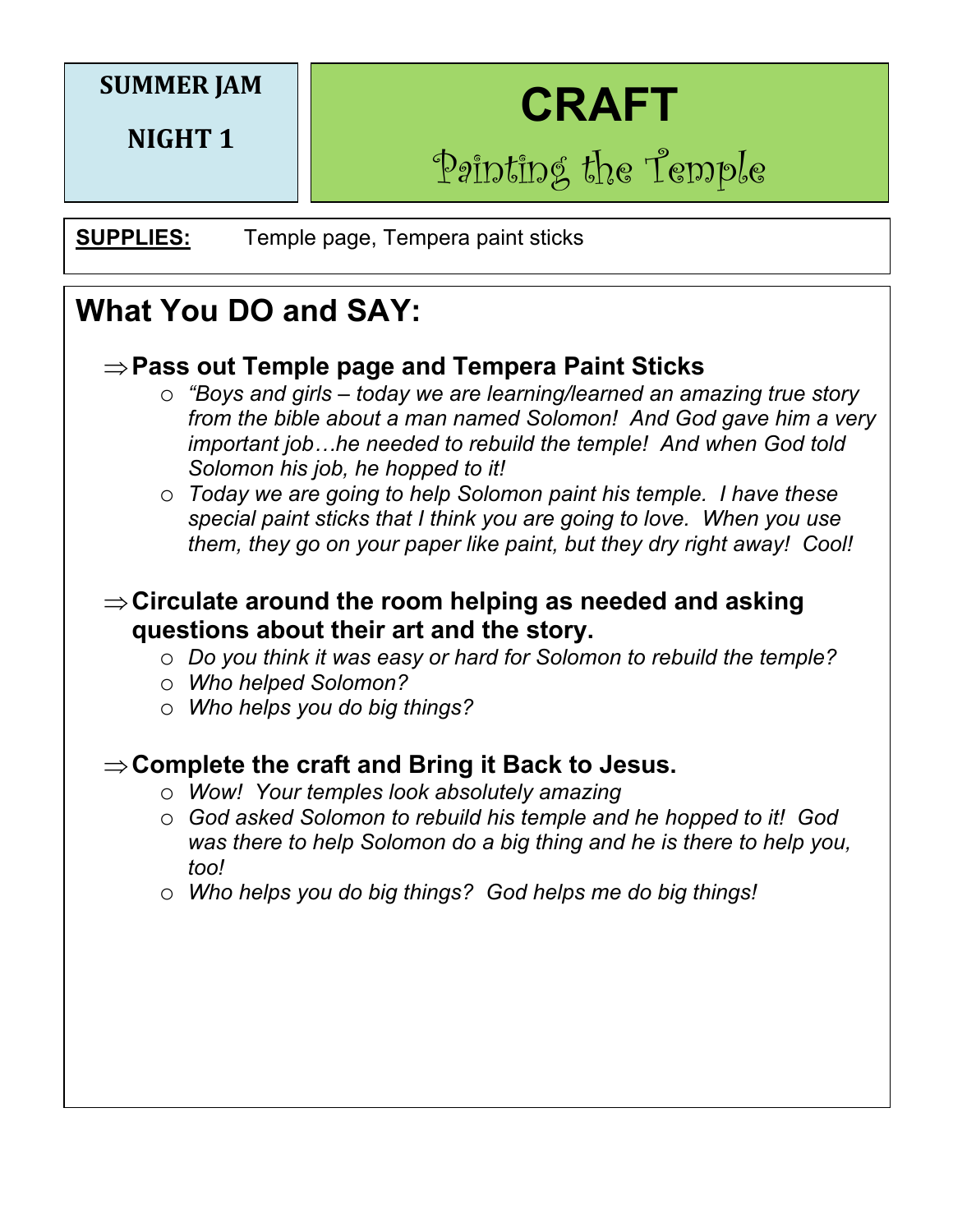#### **SUMMER JAM**

**NIGHT 1** 

**ACTIVITY**

Solomon Bible Story Cards

**SUPPLIES:** Bible story cards, wall tape or magnets

## **What You DO and SAY:**

- $\Rightarrow$  **Gather the children around you on the floor, near the board, or by the wall.**
	- o *"In our Bible story today, we learned about a very BIG job! And I have a big job for us too. Do you see these pictures? These are pictures from our Bible story. Let's see if we put them in the right order!*

#### $\Rightarrow$  **Options: Lay pictures on the floor, have children hold pictures, use magnets to hang them on the board, or tape them to the wall. Big Idea:**

- o *"First, God told King Solomon to build a very special place called a*  temple. Do you see a picture of King Solomon?
	- o *King Solomon would need a LOT of wood for such a big job, so he asked King Hiram who lived in another town if he could have some. King Hiram said YES and floated the wood to him on the water. Do you see the picture that goes with that part of the story?*
	- o *Then King Solomon needed lots of workers to help him build. Do you see a picture of workers anywhere?*
	- o *All those workers started building the temple. They worked so hard.*
- $\circ$  Finally, thanks to all their hard work and a lot of help from God, they *finished the temple! King Solomon was so happy. It took seven years of hard work, but God helped Solomon!"*

#### Þ**Complete activity and then Bring it Back to Jesus**

- o *"God helped Solomon finish a very big job, and God will help us, too.*
- o *Who helps you do big things? God helps me do big things."*